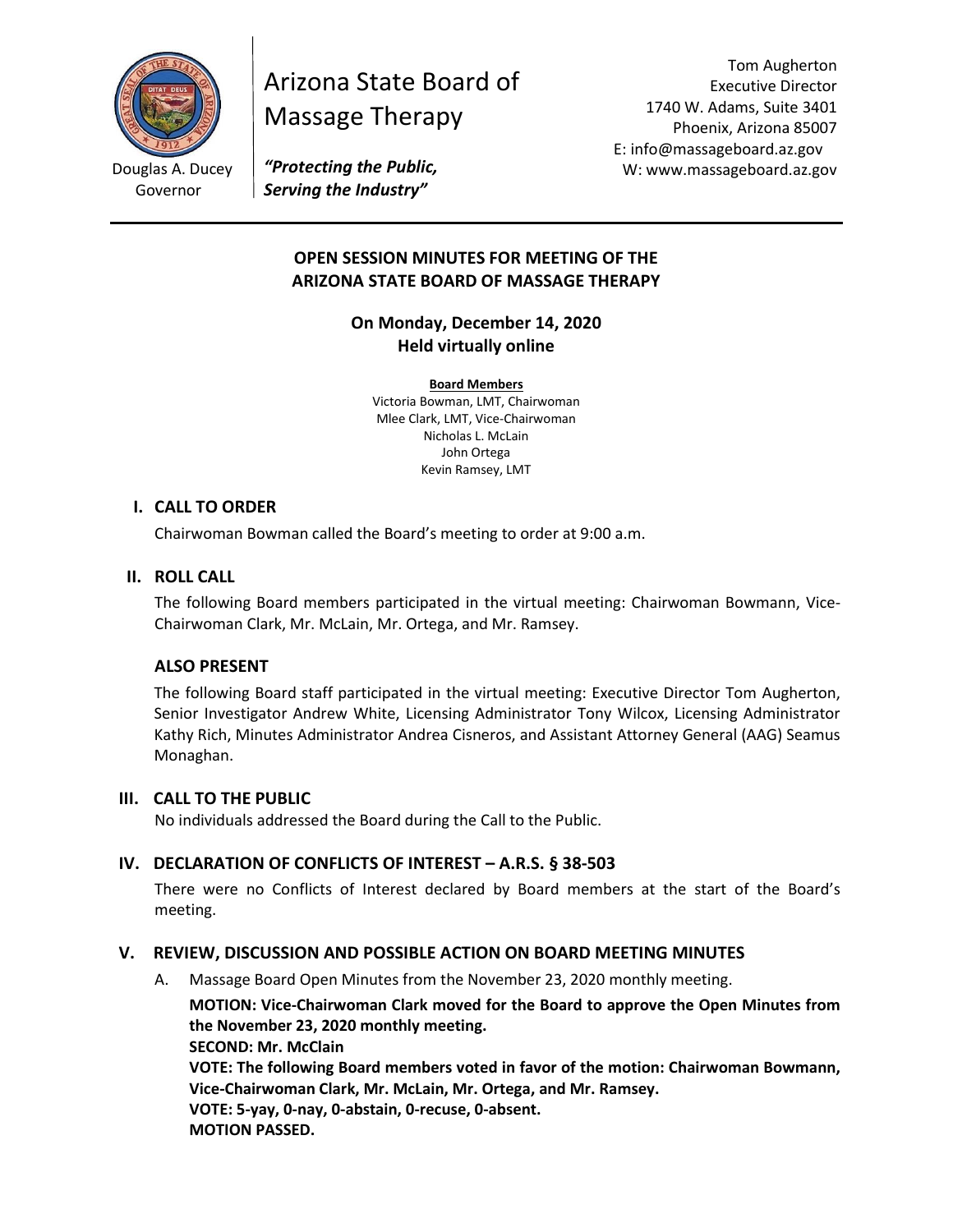# **VI. REVIEW, CONSIDERATION, AND DISCUSSION WITH MR. PAUL AVELAR OF THE INSTITUTE OF JUSTICE REGARDING ENGLISH LANGUAGE COMPETENCY EXAMINATIONS, THE TOEFL AND TOEIC, INCLUDING BUT NOT LIMITED TO THEIR EFFECT ON THE PRACTICE OF MASSAGE THERAPY IN THE STATE OF ARIZONA**

# **VII. ITEMS FOR BOARD REVIEW, DISCUSSION AND POSSIBLE ACTION**

## A. Initial Case Review

(1) 21-120 Yang, Hua

Ms. Yang participated in the virtual meeting during the Board's consideration of this matter. Interpreter Winston Chou also participated in the virtual meeting.

**MOTION: Chairwoman Bowmann moved for the Board to adopt the factual allegations based on the facts contained in the investigatory report, to adopt the potential violations of A.R.S. § 32-4253(2), (6), (7), (19) and (23) as the Board's Conclusions of Law, and to offer a Consent Agreement for voluntary surrender of licensure. If the consent is not signed within 30 days, the matter shall proceed to Formal Hearing for license revocation. SECOND: Vice-Chairwoman Clark** 

**VOTE: The following Board members voted in favor of the motion: Chairwoman Bowmann, Vice-Chairwoman Clark, Mr. McLain, Mr. Ortega, and Mr. Ramsey. VOTE: 5-yay, 0-nay, 0-abstain, 0-recuse, 0-absent. MOTION PASSED.** 

B. Formal Hearing Review File(s)

(1) 20-140 Cartes, Samuel

Attorney Bernie Pistillo participated in the virtual meeting on behalf of the licensee during the Board's consideration of this matter.

**MOTION: Vice-Chairwoman Clark moved for the Board to grant counsel's request for a 60 day continuance.** 

**SECOND: Mr. McClain** 

**VOTE: The following Board members voted in favor of the motion: Chairwoman Bowmann, Vice-Chairwoman Clark, Mr. McLain, Mr. Ortega, and Mr. Ramsey. VOTE: 5-yay, 0-nay, 0-abstain, 0-recuse, 0-absent. MOTION PASSED.** 

C. Removal of waiver of Renewal fees and late fees.

**MOTION: Vice-Chairwoman Clark moved for the Board to remove the waiver of renewal fees and late fees in accordance with compliance with the Governor's Executive Order 2020-17, effective December 31, 2020.** 

**SECOND: Chairwoman Bowmann** 

**VOTE: The following Board members voted in favor of the motion: Chairwoman Bowmann, Vice-Chairwoman Clark, Mr. McLain, Mr. Ortega, and Mr. Ramsey. VOTE: 5-yay, 0-nay, 0-abstain, 0-recuse, 0-absent. MOTION PASSED.**